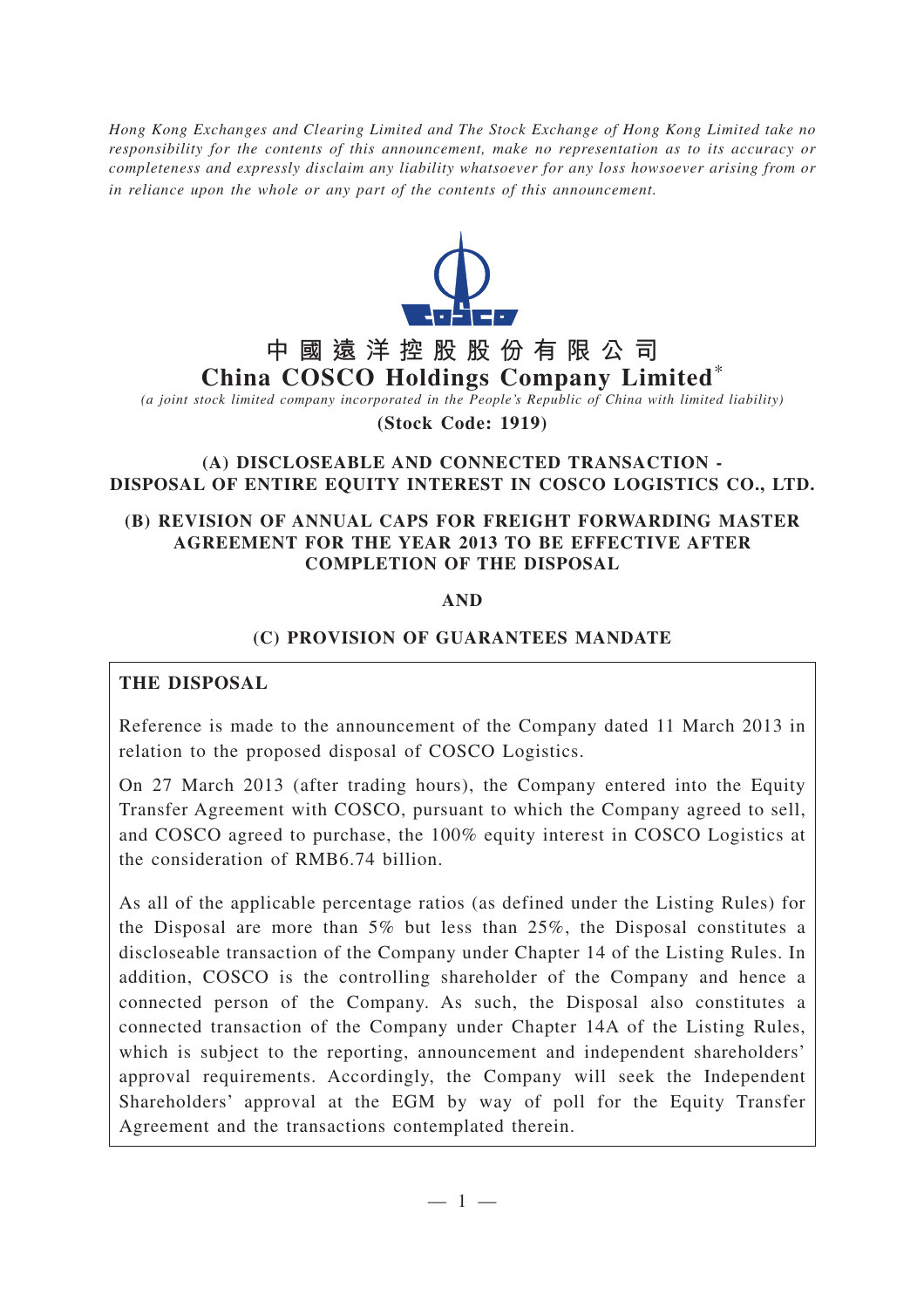## **REVISION OF ANNUAL CAPS FOR FREIGHT FORWARDING MASTER AGREEMENT FOR THE YEAR 2013 TO BE EFFECTIVE AFTER COMPLETION OF THE DISPOSAL**

Reference is made to the announcements of the Company dated 28 October 2010 and 30 October 2012 in relation to, among other things, the Freight Forwarding Master Agreement.

It is expected that after completion of the Disposal, the existing freight forwarding transactions between each member of the COSCO Logistics Group and each member of the Group will become new continuing connected transactions for the Company under the Listing Rules, as a result of which the approved and disclosed annual caps of the existing continuing connected transactions under the Freight Forwarding Master Agreement for the year ending 31 December 2013 will be not be sufficient, and therefore the Board proposes to increase such original annual caps to the Proposed Annual Caps.

As all of the applicable percentage ratios (other than the profit ratio) in respect of the Proposed Annual Caps are more than 0.1% but less than 5%, the Proposed Annual Caps are subject to the reporting, annual review and announcement requirements, but are exempt from independent shareholders' approval requirements under Chapter 14A of the Listing Rules.

### **PROVISION OF GUARANTEES MANDATE**

Pursuant to the requirements of the applicable rules and regulations, the Rules Governing the Listing of Securities on the Shanghai Stock Exchange and the Articles of Association, if the total amount of guarantees provided by the Group in any form to third parties exceeds 50% of the audited net asset value of the Group under its latest audited financial statements, any provision of the additional guarantees shall require approval of the Shareholders. As the total amount of guarantees provided by the Group to third parties has reached the above-mentioned threshold, the provision of any additional guarantees by the Company requires the approval of the Shareholders. To satisfy the Group's operations requirements, it is expected that the amount of guarantees to be provided by the Company for the borrowings of its wholly-owned subsidiaries and their subsidiaries for the year ending 31 December 2013 will be no more than US\$1 billion. A resolution will be proposed at the EGM to consider, and if thought fit, to approve the provision of guarantees by the Company to third parties of up to US\$1 billion.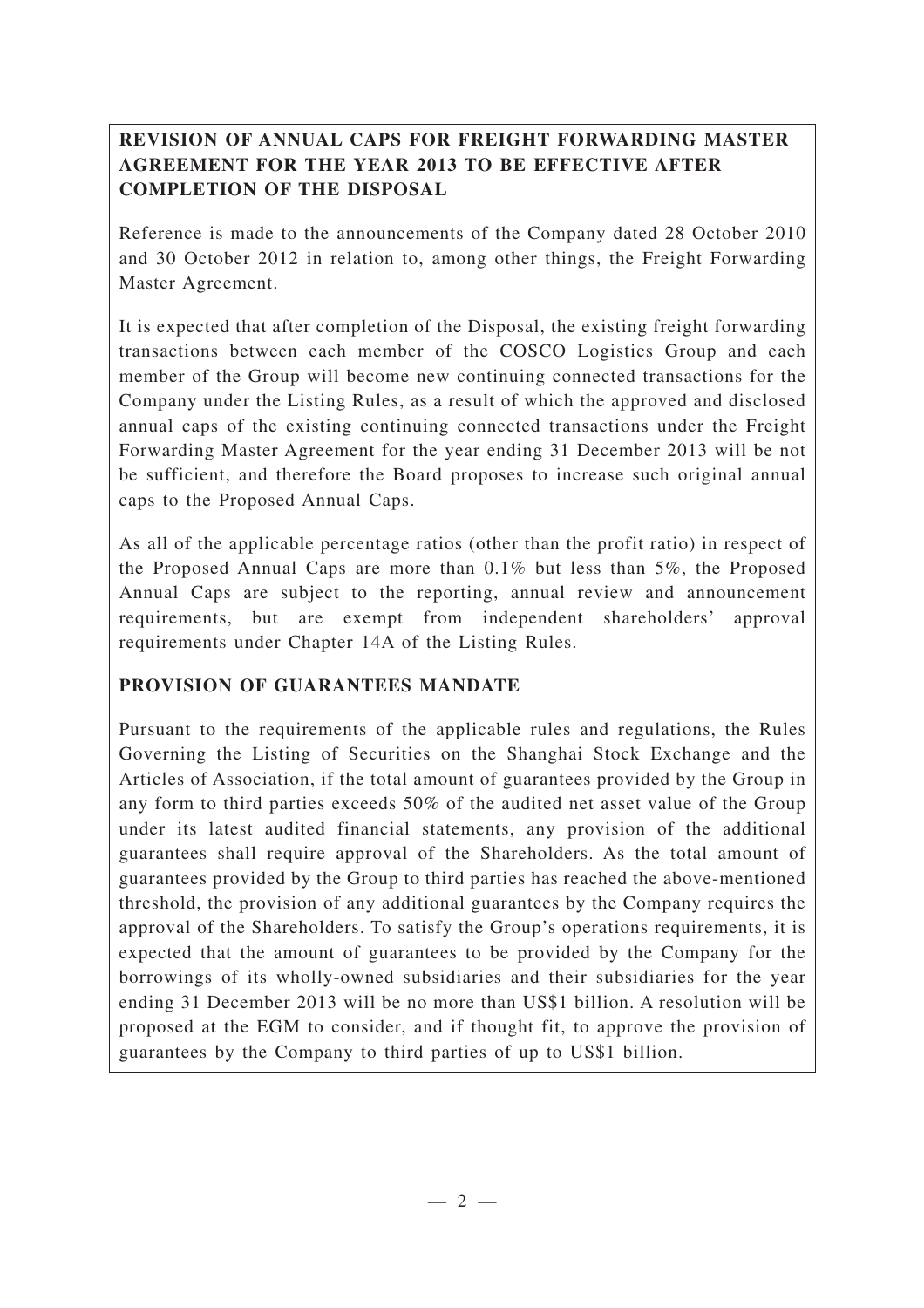## **EXTRAORDINARY GENERAL MEETING**

The notice of the EGM in respect of considering, and if thought fit, passing the ordinary resolution to approve the Disposal and the relevant agreement has been despatched to the Shareholders on 12 March 2013. A circular containing, among other things, further details of the Equity Transfer Agreement and the provision of guarantees mandate, a letter of advice from the Independent Board Committee, a letter of recommendation from the Independent Financial Adviser to the Independent Board Committee and the Independent Shareholders in respect of the Disposal and the Equity Transfer Agreement together with the supplemental notice of the EGM in respect of additional resolutions to be proposed at the EGM is expected to be despatched to the Shareholders on or around 2 April 2013.

## **A. THE DISPOSAL**

Reference is made to the announcement of the Company dated 11 March 2013 in relation to the proposed disposal of COSCO Logistics.

## **1. THE EQUITY TRANSFER AGREEMENT**

Set out below are the principal terms of the Equity Transfer Agreement:

| Date:           | 27 March 2013 (after trading hours)     |
|-----------------|-----------------------------------------|
| <b>Parties:</b> | (1) the Company as vendor; and          |
|                 | (2) COSCO as purchaser.                 |
| Subject matter: | 100% equity interest in COSCO Logistics |

### **Consideration:**

Pursuant to the Equity Transfer Agreement, the consideration of approximately RMB6.74 billion shall be paid in cash by COSCO to the Company within 10 days from the day on which all the conditions precedents set out in the Equity Transfer Agreement have been satisfied (or waived by the Company and COSCO in writing).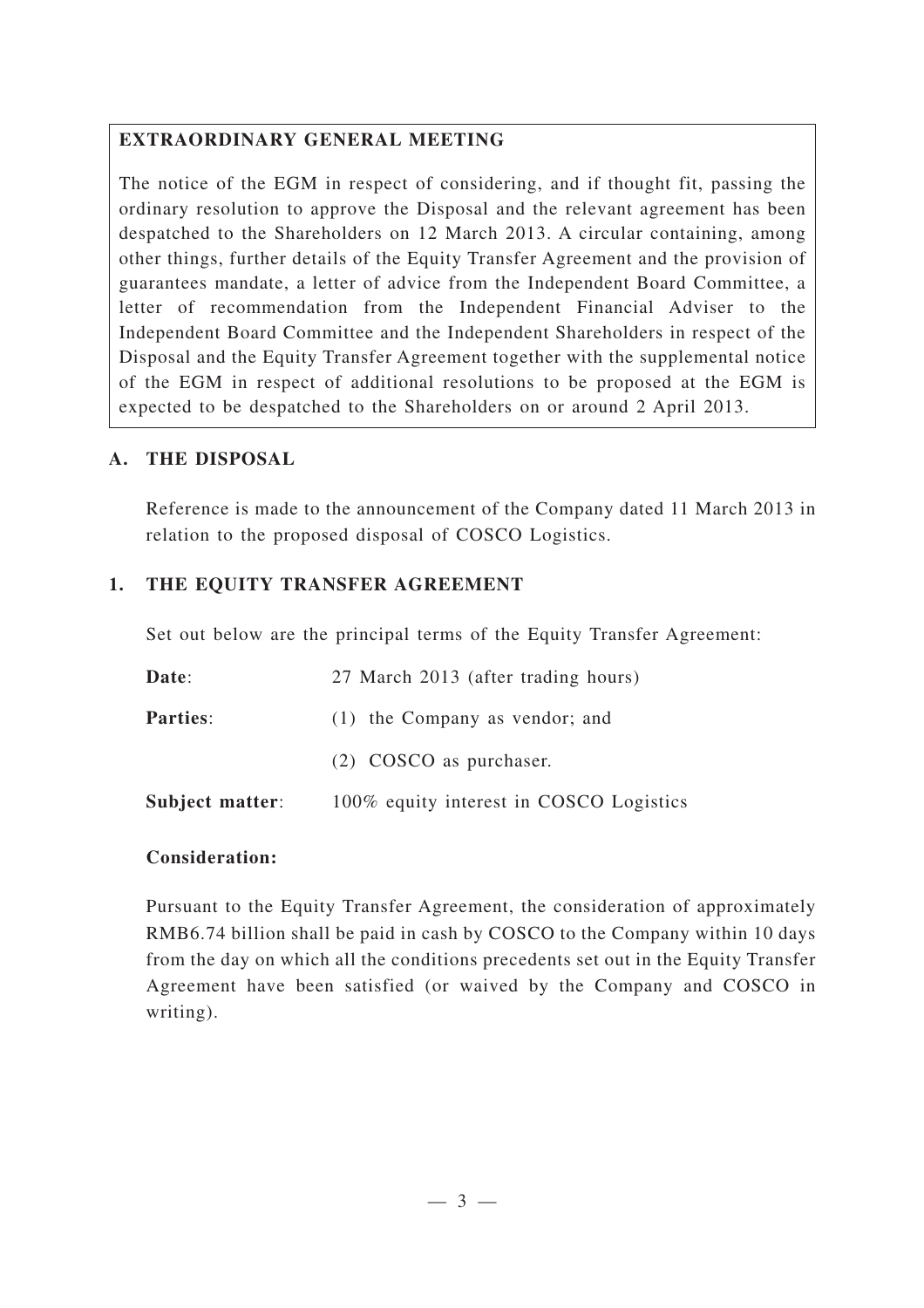The Consideration was determined after arm's length negotiations between the Company and COSCO taking into consideration, *inter alia*, the following factors:

- (1) analysis of the logistics industry in the PRC, including sector outlook, market dynamics and key players;
- (2) analysis of market position, asset conditions, historical financial and operational performance and business prospects of COSCO Logistics;
- (3) valuation levels of publicly-listed companies engaged in businesses similar to those of COSCO Logistics, including price-to-earnings multiples (P/E) and enterprise value-to-EBITDA multiples (EV/EBITDA), which have been selected after considering factors such as market capitalization, business portfolio, historical financials, business prospects, etc.;
- (4) valuation levels of similar historical transactions in the global logistics industry, including price-to-earnings multiples (P/E) and enterprise value-to-EBITDA multiples (EV/EBITDA), which have been selected after considering multiple factors such as nature and size of the transactions, percentage of the equity interest being acquired or disposed of, and the geographical locations of the business operations;
- (5) the terms of three previous transactions regarding COSCO Logistics, namely (i) the acquisition of equity interest in COSCO Logistics from COSCO and the capital injection into COSCO Logistics by COSCO Pacific Logistics Company Limited in 2003, upon completion of which COSCO Pacific Logistics Company Limited owned a 49% equity interest in COSCO Logistics; (ii) the transfer of 51% equity interest in COSCO Logistics from COSCO to the Company in 2006; and (iii) the transfer of 49% equity interest in COSCO Logistics from COSCO Pacific Logistics Company Limited to the Company in 2009;
- (6) the appraised value of COSCO Logistics as at the Valuation Date of approximately RMB7.86 billion as recommended in the Asset Appraisal Report produced by an independent appraiser jointly engaged by the Company and COSCO, which is a requirement for the transfer of state-owned assets under the relevant PRC regulations; and
- (7) the amount of distributable profit for the year ended 31 December 2012 declared by COSCO Logistics during the period from the Valuation Date to (but excluding) the signing date of the Equity Transfer Agreement of approximately RMB1.12 billion to be paid to the Company.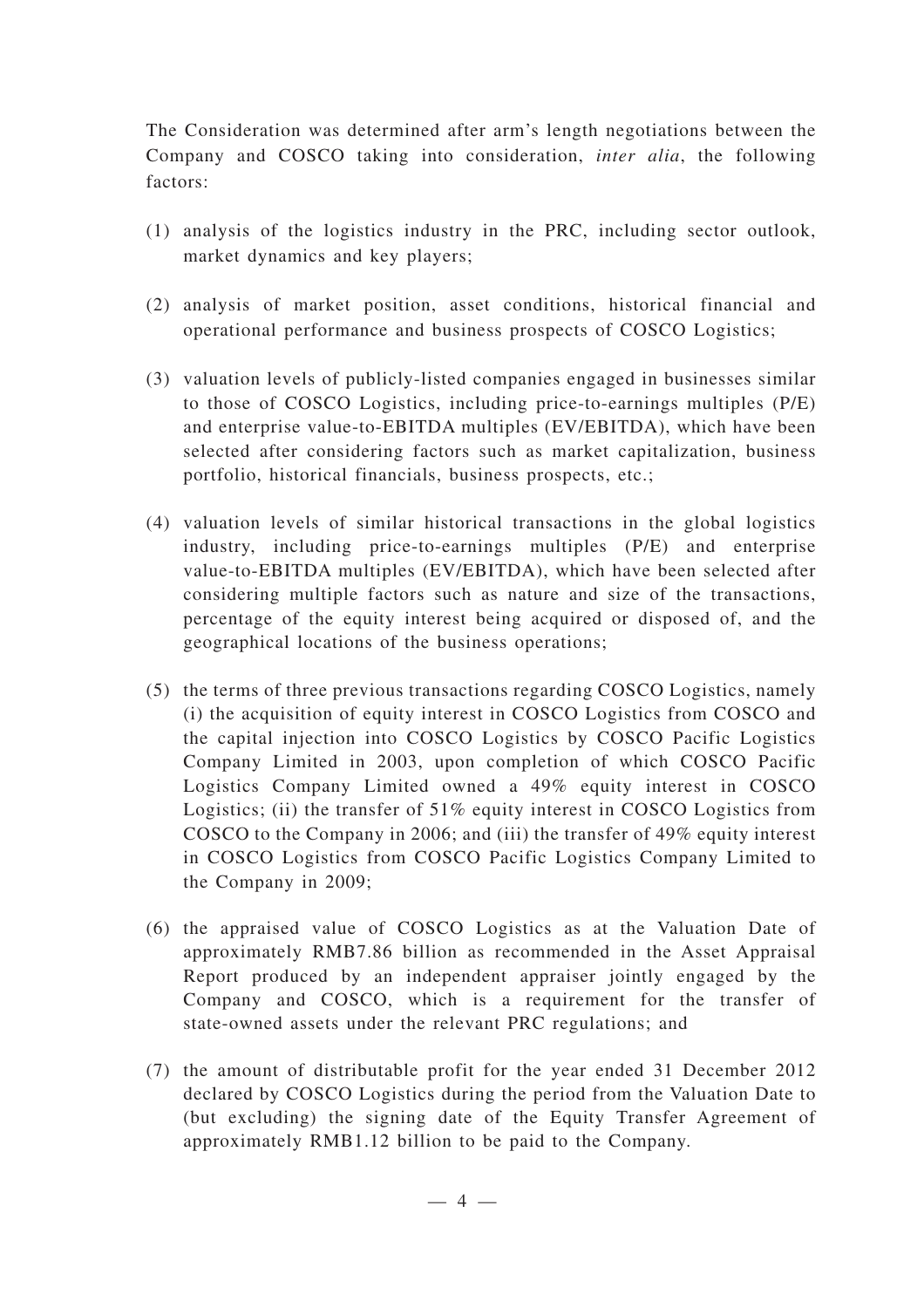The Company and COSCO further agreed that, any attributable profits and related rights or attributable losses of COSCO Logistics from the Valuation Date to (and including) the Completion Date, which shall be determined based on the special audited accounts of COSCO Logistics, shall be attributed to or borne by the Company. Any attributable profits and related rights or attributable losses of COSCO Logistics after the Completion Date shall be attributed to or borne by COSCO.

## **Conditions Precedent:**

Completion of the Disposal is conditional upon:

- (1) the transfer of state-owned assets as contemplated under the Equity Transfer Agreement having been approved by COSCO according to applicable PRC laws and the filing procedures having been completed;
- (2) each of the Company and COSCO having completed their respective internal approval procedures and complied with the disclosure requirements in respect of the execution and performance of the Equity Transfer Agreement in accordance with their respective articles of association and the requirements under the applicable securities regulations;
- (3) the parties to the Equity Transfer Agreement having effectively executed all relevant documents, including (i) the Equity Transfer Agreement; and (ii) the sole shareholder resolution of COSCO Logistics approving (a) the Disposal, (b) the dividend payment for the year ended 31 December 2012 and (c) the change of directors and supervisors of COSCO Logistics (if necessary);
- (4) no material adverse change having occurred to the business, operations, assets, liabilities, etc. of COSCO Logistics since the Valuation Date, save as disclosed by the Company to COSCO before the signing of the Equity Transfer Agreement; and
- (5) no breach of terms of the Equity Transfer Agreement having occurred, and the declarations, representations and warranties given by the Company and COSCO as set out in the Equity Transfer Agreement remaining effective.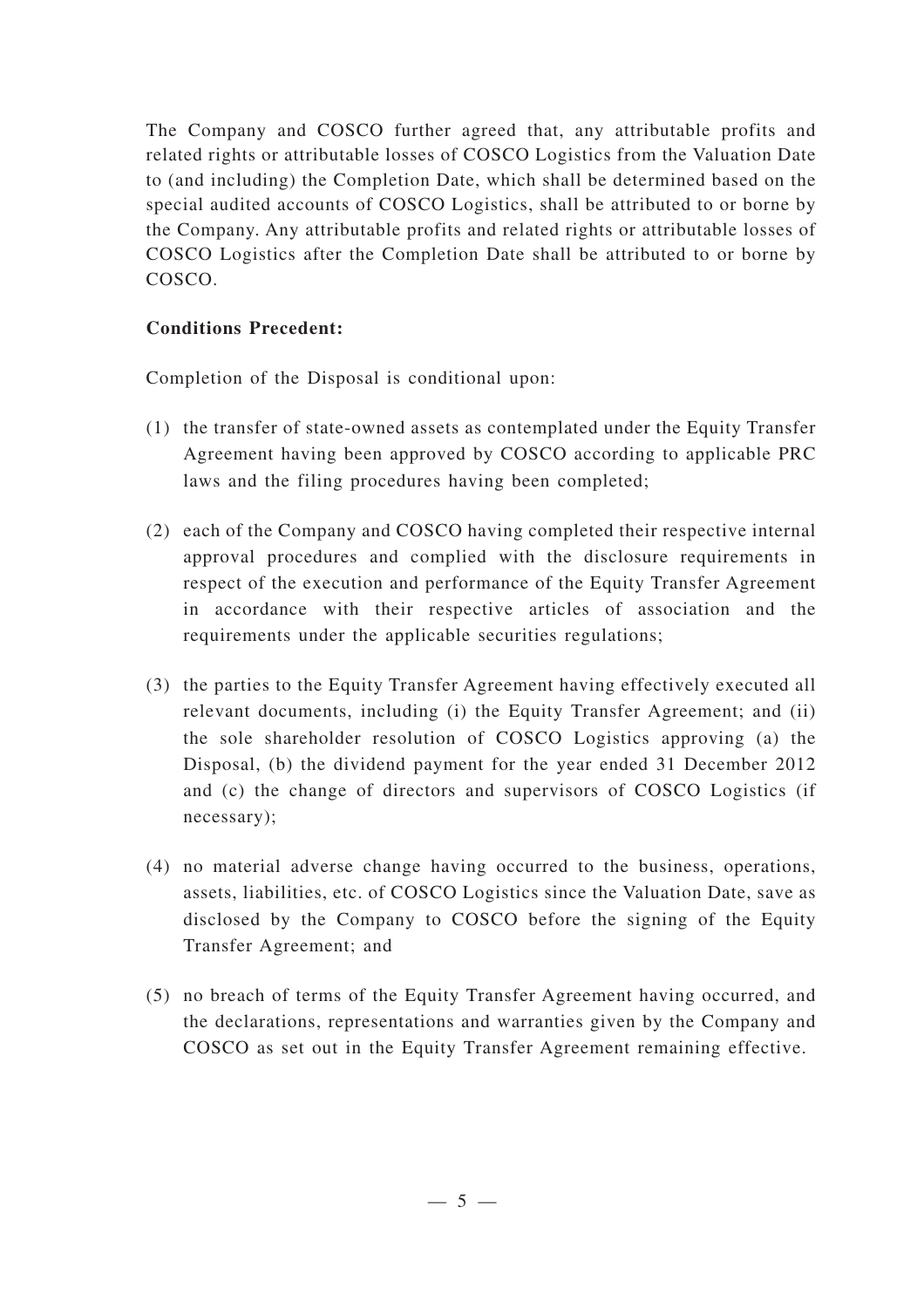### **Completion:**

Completion of the Disposal is conditional upon the fulfillment of the above-mentioned conditions precedent on or before 30 June 2013 and full payment of the Consideration. If any of the conditions precedent is not fulfilled on or before 30 June 2013, and the parties fail to agree within 20 Business Days after 30 June 2013 to waive part or all of the conditions precedent, extend the completion date or terminate the Equity Transfer Agreement, the Equity Transfer Agreement will terminate.

Within 30 days from the Completion Date, both parties will proceed with the registration of change of equity holders of COSCO Logistics with the relevant PRC governmental authorities. If COSCO Logistics fails to complete the registration of the change of equity holders within 30 days after the Completion Date, and both parties fail to reach an agreement or agree to terminate the Equity Transfer Agreement within 20 Business Days thereafter, the Equity Transfer Agreement will terminate automatically. Upon termination of the Equity Transfer Agreement, the Company shall return the Consideration in full to COSCO within 10 days.

#### **2. REASONS FOR AND BENEFITS OF THE DISPOSAL**

As a result of the global macroeconomic downturn and the resulting negative effects to the shipping industry, the Company recorded a net loss for each of the years ended 31 December 2011 and 2012. The Disposal is expected to provide a pre-tax gain of approximately RMB1.96 billion to the Group for 2013. In addition, pursuant to the Equity Transfer Agreement, the Company is entitled to retain any other distributable profit which may be declared by COSCO Logistics on or before the Completion Date. As a result of the above factors, the Disposal is expected to improve the earning performance of the Group in 2013, thus reducing the risk of the Shares being suspended from trading on the A-share market, which is in the best interests of the Shareholders as a whole. At the same time, the proceeds from the Disposal will enhance the level of the Company's current assets, thereby strengthening its cash position and working capital.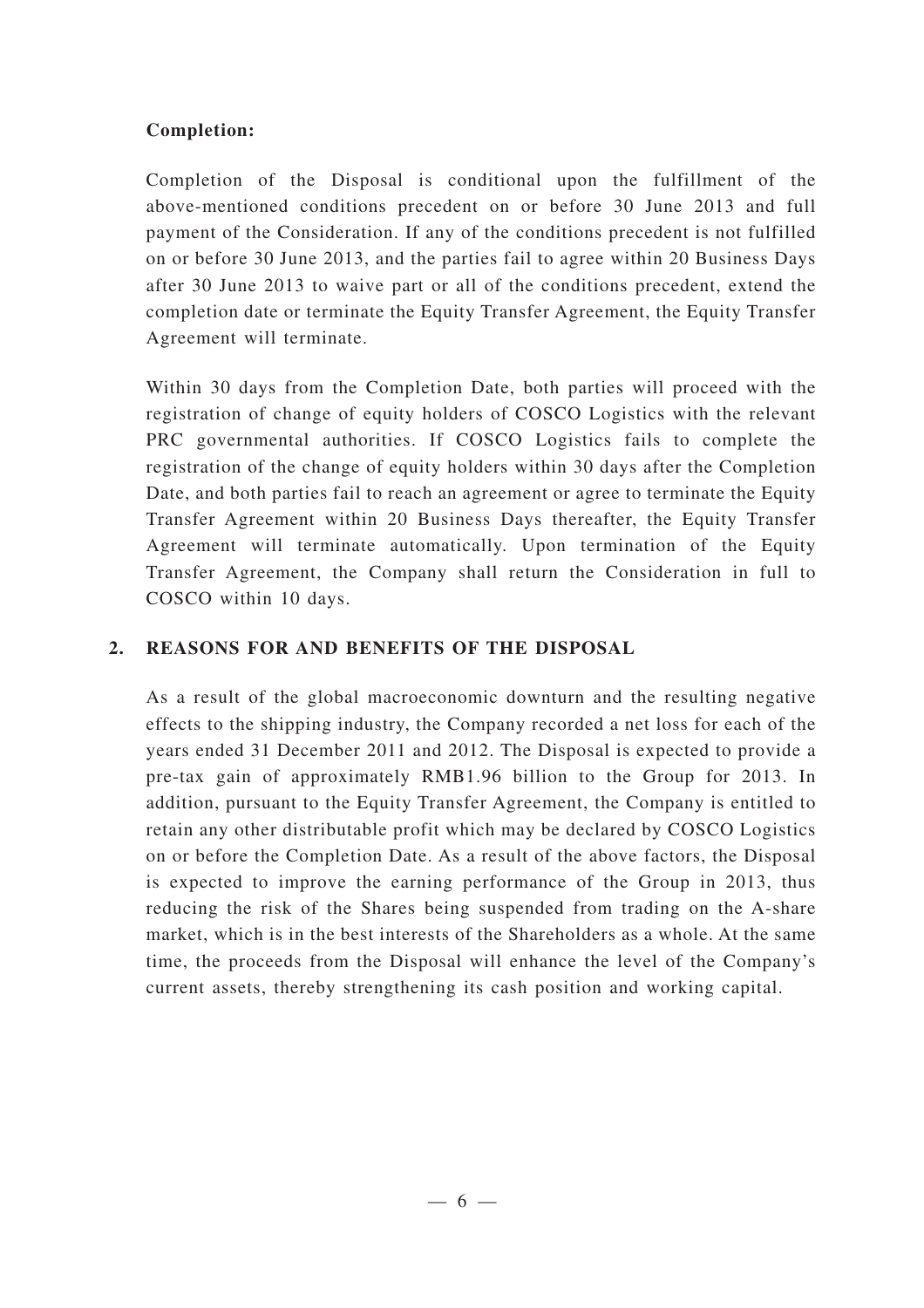Although the Group recorded a net profit from its logistics business segment for each of the years ended 31 December 2011 and 2012, COSCO Logistics requires a large amount of capital investment in various areas to cope with the recent rapid growth in the logistics industry in the PRC. It **is** expected that it will take several years for COSCO Logistics to recover all the investment costs, whereas the core shipping business segment of the Group is currently undergoing a historically low tide with strong demand for working capital. Therefore, the Board considers that it may be difficult for the Company to provide continuous and steady injection of capital into COSCO Logistics for its development in the near future. Hence, the Disposal is expected to ease and lessen the Company's capital commitment in the near future.

Taking into consideration the strategic positioning and continuous development potential of the Group, the management of the Company will consider various possibilities, such as asset acquisition, asset disposal and business cooperation, as well as the possibility to repurchase COSCO Logistics in the future when and where appropriate, and decrease the risk of the Shares being suspended from trading on the A-share market, in order to further protect the interests of the Shareholders as a whole. The management of the Company will carefully consider and evaluate the implementation of such plans after going through its internal approval process. As at the date of this announcement, apart from the Disposal, the Company has no concrete proposals for the implementation of such plans.

Mr. WEI Jiafu, Mr. MA Zehua, Mr. LI Yunpeng, Ms. SUN Yueying, Mr. SUN Jiakang, Mr. XU Minjie, Mr. YE Weilong and Mr. JIANG Lijun are Directors nominated by COSCO and have therefore abstained from voting on the relevant board resolutions approving the Disposal pursuant to the Articles of Association. Save as disclosed above, none of the Directors has a material interest in the Disposal. Other than the above-mentioned Directors, the remaining Directors are the independent non-executive Directors who will express their view after receiving advice from the Independent Financial Adviser in respect of the Disposal.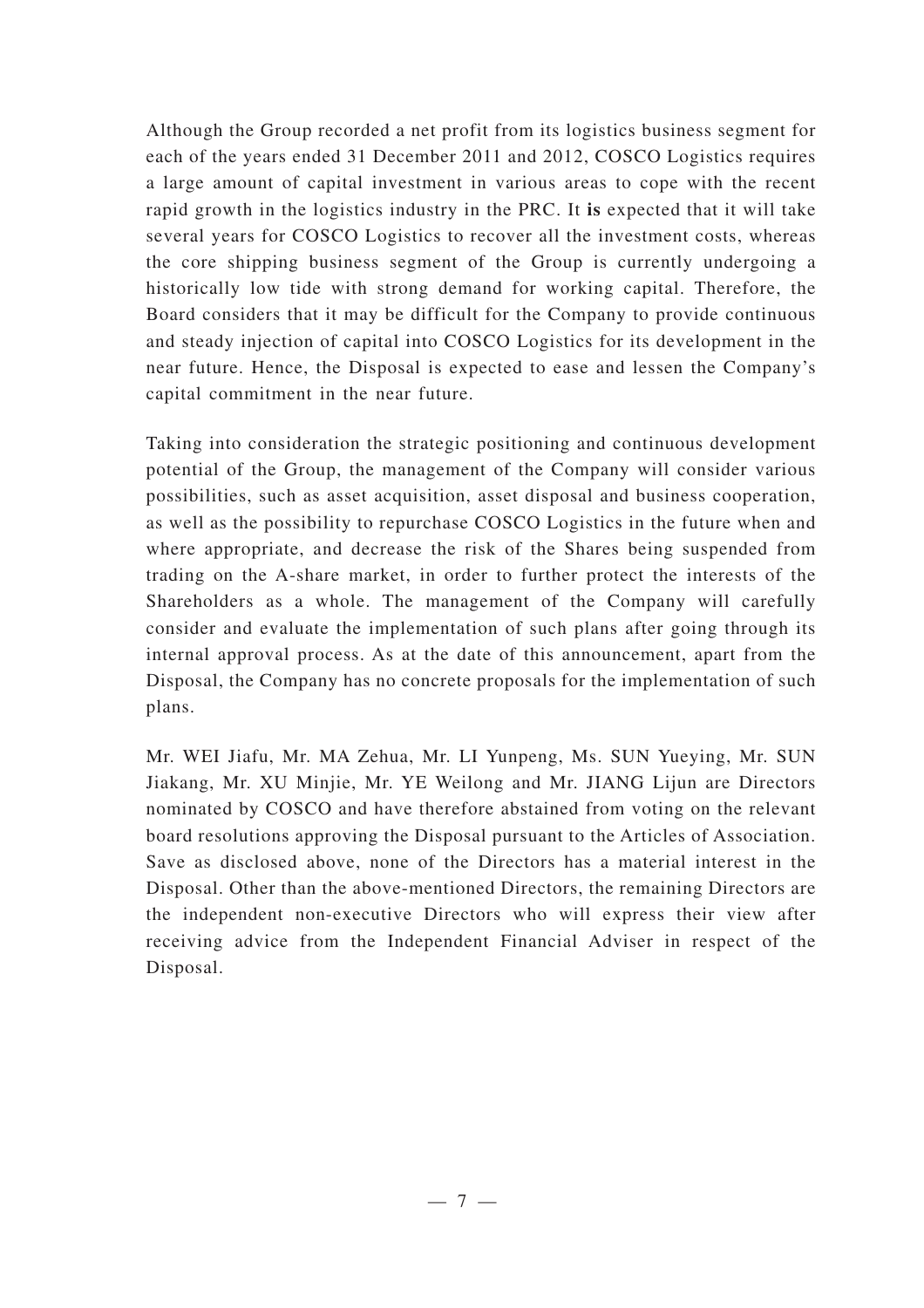#### **3. FINANCIAL INFORMATION OF COSCO LOGISTICS**

Based on the audited consolidated accounts of COSCO Logistics prepared in accordance with the PRC GAAP, the value of the total assets, total net assets and net assets attributable to equity holders of COSCO Logistics as at 31 December 2012 were approximately RMB12,708 million, RMB6,260 million and RMB5,901 million, respectively.

Based on the audited consolidated accounts of COSCO Logistics prepared in accordance with the PRC GAAP, the profits of COSCO Logistics for the two years ended 31 December 2012 were as follows:

|                                               | For the year ended<br>31 December |             |
|-----------------------------------------------|-----------------------------------|-------------|
|                                               |                                   |             |
|                                               | 2011                              | 2012        |
|                                               | <i>RMB</i>                        | <i>RMB</i>  |
|                                               | (audited)                         | (audited)   |
| Net profit before taxation                    | 810 million                       | 829 million |
| Net profit after taxation                     | 602 million                       | 608 million |
| Net profit attributable to the equity holders |                                   |             |
| after taxation                                | 528 million                       | 529 million |

#### **4. FINANCIAL EFFECTS OF THE DISPOSAL**

Upon completion of the Disposal, the Company is expected to recognize a pre-tax gain of approximately RMB1.96 billion, calculated based on the difference between the consideration of approximately RMB6.74 billion and the net assets value of COSCO Logistics attributable to the Company of approximately RMB4.78 billion (which represents the carrying amount of the net assets of COSCO Logistics attributable to the Company of approximately RMB5.90 billion as at 31 December 2012, less the amount of distributable profits for the year ended 31 December 2012 declared by COSCO Logistics from 1 January 2013 to (but excluding) the date of the Equity Transfer Agreement of approximately RMB1.12 billion).

The Company intends to use the net proceeds from the Disposal for other investment opportunities in the shipping business, for working capital and repayment of bank loans.

Upon completion of the Disposal, COSCO Logistics will cease to be a subsidiary of the Company.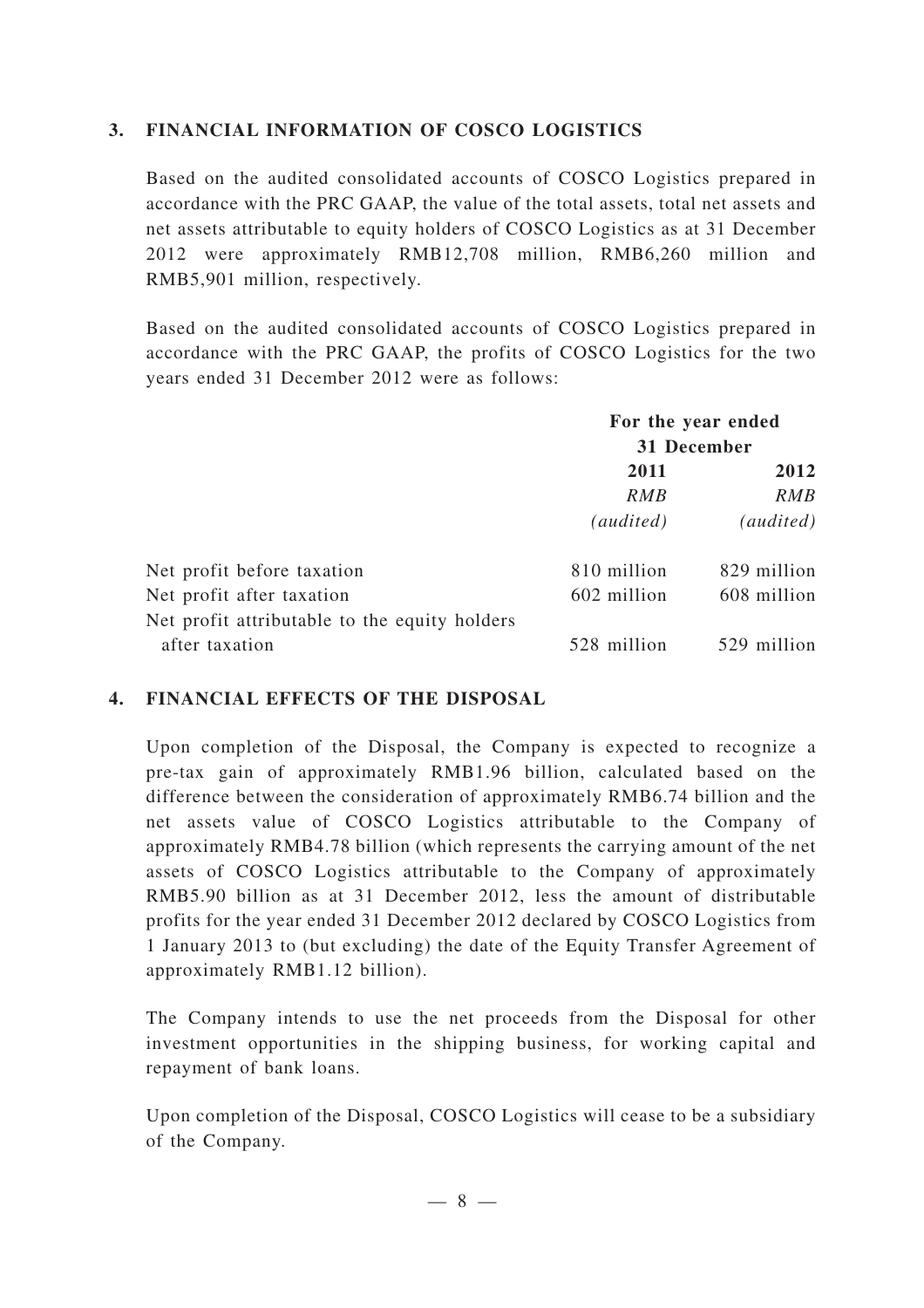#### **5. LISTING RULES IMPLICATIONS**

As all of the applicable percentage ratios (as defined under the Listing Rules) for the Disposal are more than 5% but less than 25%, the Disposal constitutes a discloseable transaction of the Company under Chapter 14 of the Listing Rules. In addition, COSCO is the controlling shareholder of the Company and hence a connected person of the Company. As such, the Disposal also constitutes a connected transaction of the Company under Chapter 14A of the Listing Rules, which is subject to the reporting, announcement and independent shareholders' approval requirements. Accordingly, the Company will seek the Independent Shareholders' approval at the EGM by way of poll for the Equity Transfer Agreement and the transactions contemplated therein.

### **6. INFORMATION ON THE RELEVANT PARTIES**

The Company was established in the PRC on 3 March 2005. Through its various subsidiaries, the Company provides a wide range of container shipping, dry bulk shipping, logistics, terminals and container leasing services covering the whole shipping value chain for both international and domestic customers.

Apart from the business operated by the Group, the main business currently operated by COSCO and its subsidiaries also includes operation of oil tankers and other liquefied bulk cargo shipping, general cargo and special vessel shipping, ship repair and retrofit, ship building, provision of vessel fuels, and provision of financial services, ship trading services and seaman and ship management services, etc.

COSCO Logistics and its subsidiaries are principally engaged in the businesses of logistics services, including third party logistics, international shipping agency, international multimodal transportation, sea freight forwarding, air freight forwarding, container yards management, warehousing, consolidation, railway, road and barge transportation, project development and management as well as chartering brokerage, etc.

## **B. REVISION OF ANNUAL CAPS FOR FREIGHT FORWARDING MASTER AGREEMENT FOR THE YEAR 2013 TO BE EFFECTIVE AFTER COMPLETION OF THE DISPOSAL**

Reference is made to the announcements of the Company dated 28 October 2010 and 30 October 2012 in relation to, among other things, the Freight Forwarding Master Agreement.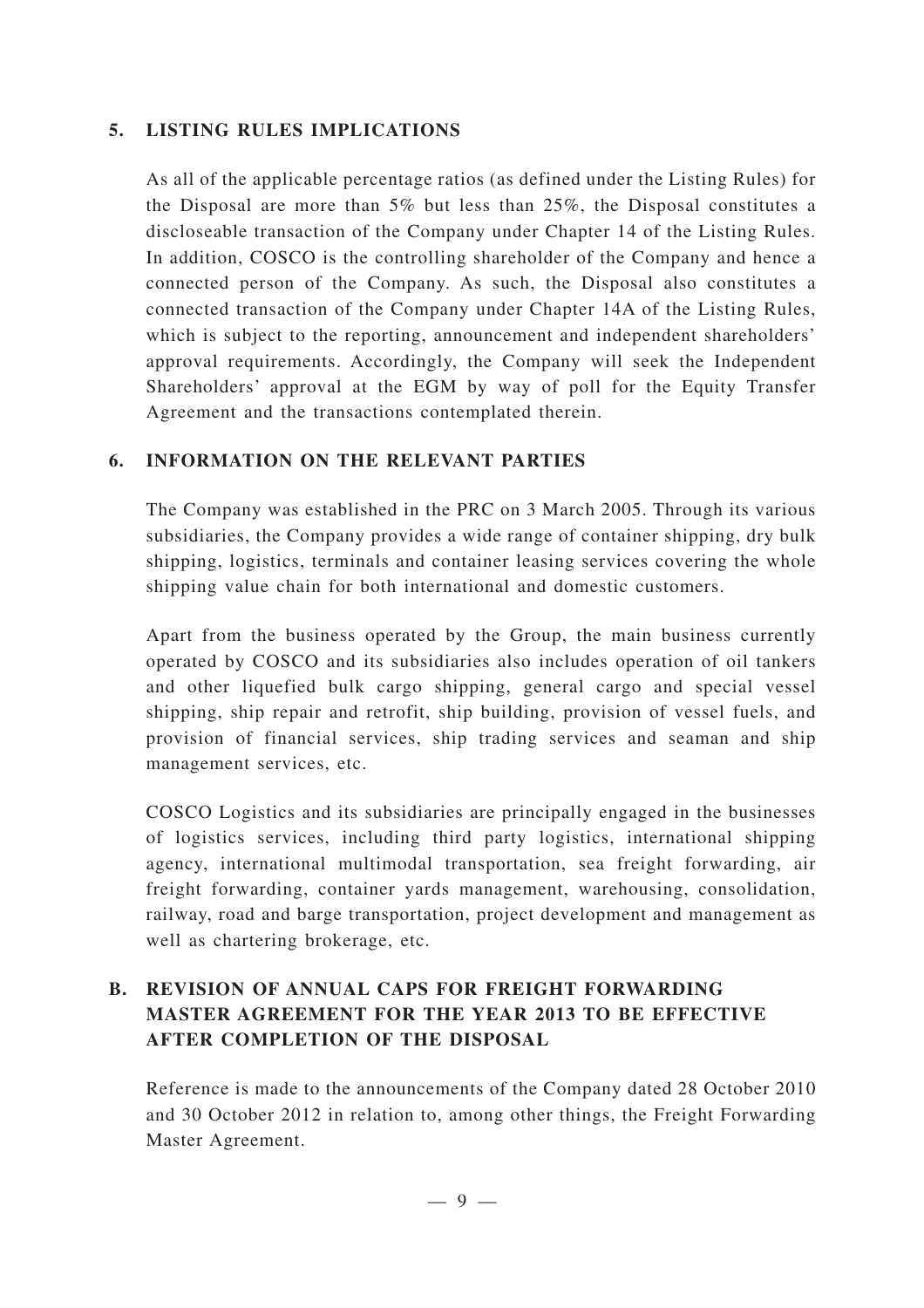It is expected that after completion of the Disposal, the existing freight forwarding transactions between each member of the COSCO Logistics Group and each member of the Group will become new continuing connected transactions for the Company under the Listing Rules, as a result of which the approved and disclosed annual caps of the existing continuing connected transactions under the Freight Forwarding Master Agreement for the year ending 31 December 2013 will not be sufficient, and therefore the Board proposes to increase such original annual caps to the Proposed Annual Caps.

### **1. FREIGHT FORWARDING MASTER AGREEMENT**

| Date: | 28 October 2010 |
|-------|-----------------|
|       |                 |

Parties: The Company and COSCO

- **Term:** 1 January 2011 to 31 December 2013 (to be automatically renewed for a further term of three years upon expiry unless one party gives a non-renewal notice in writing to the other party).
- **Nature of transaction:** Mutual provision of freight, slot booking, logistics and other related services between the COSCO Group and its associates to the Group and its associates. The Group and the COSCO Group may enter into individual agreements from time to time pursuant to this master agreement
- **Payment:** The following general pricing principles apply to the determination of service charges payable under the Freight Forwarding Master Agreement:
	- (i) State-prescribed prices, being the prices set by the relevant laws, regulations and other governmental regulatory documents issued by the relevant authorities of the Chinese government;
	- (ii) where there is no State-prescribed price, then according to the relevant market prices (being the prices at which comparable types of products or services are provided from or to (as appropriate) independent third parties in the same area in the ordinary course of business); and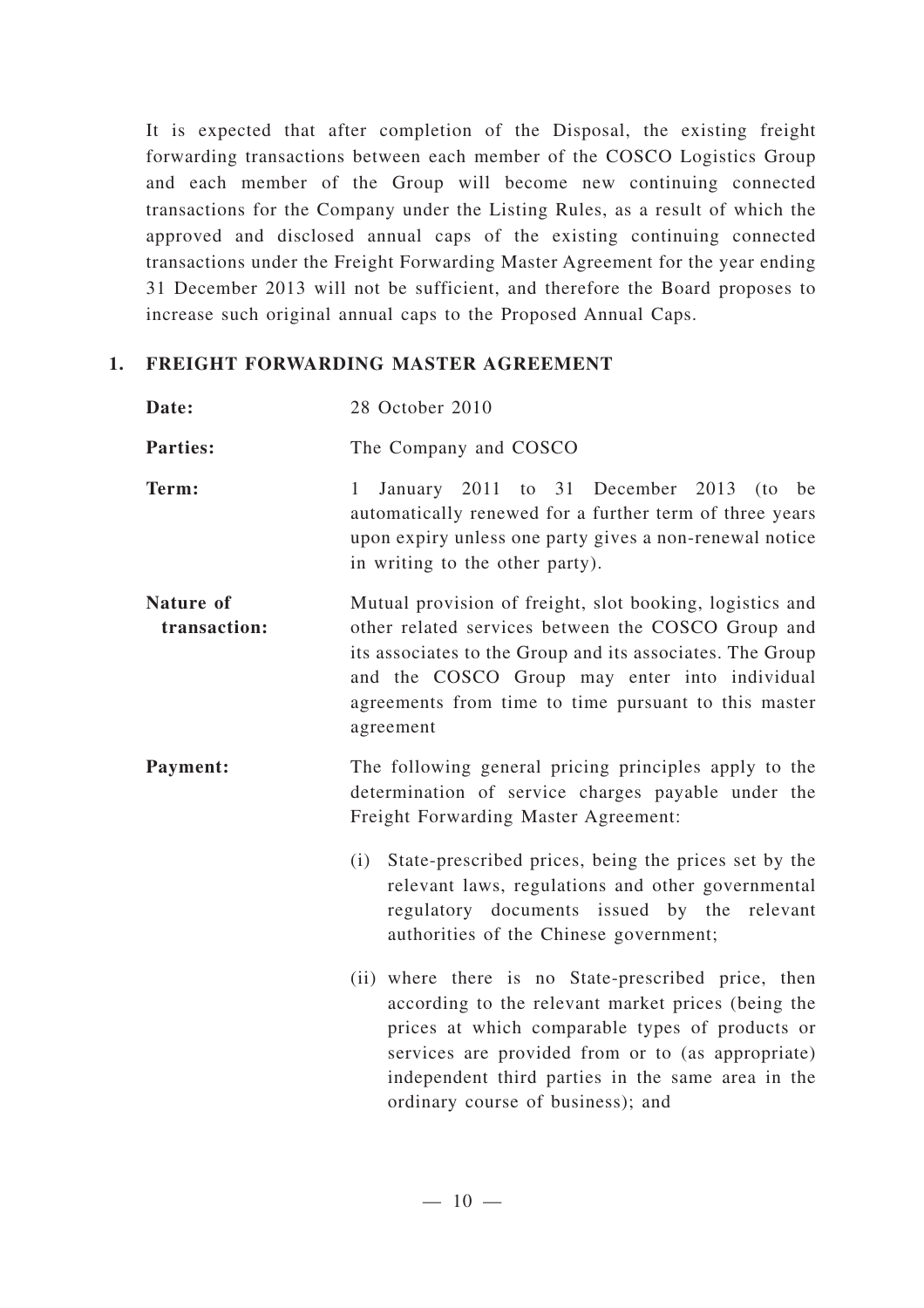(iii) where there is no relevant market price, then according to the cost incurred plus an appropriate margin.

#### **2. HISTORICAL FIGURES**

The table below sets out the historical transaction amounts of the transactions under the Freight Forwarding Master Agreement for the two years ended 31 December 2012 and the two months ended 28 February 2013:

|                           |            |                                           | Two months |
|---------------------------|------------|-------------------------------------------|------------|
|                           |            | Year ended 31 Year ended 31               | ended 28   |
|                           |            | December 2011 December 2012 February 2013 |            |
|                           | (RMB' 000) | (RMB' 000)                                | (RMB' 000) |
| Purchase of services from |            |                                           |            |
| the COSCO Group and       |            |                                           |            |
| its associates            | 128,787    | 207,854                                   | 7,184      |
| Provision of services to  |            |                                           |            |
| the COSCO                 |            |                                           |            |
| Group and its associates  | 594        | 2,490                                     | 2.306      |

#### **3. EXISTING ANNUAL CAPS AND THE PROPOSED ANNUAL CAPS**

The table below sets out the existing annual caps and the Proposed Annual Caps for the year ending 31 December 2013:

|                                                                 | <b>Year ending</b><br>31 December 2013<br>(RMB' 000) |                                            |
|-----------------------------------------------------------------|------------------------------------------------------|--------------------------------------------|
|                                                                 |                                                      | Existing Proposed<br>annual cap Annual Cap |
| Purchase of services from the COSCO Group and<br>its associates | 250,000                                              | 250,000                                    |
| Provision of services to the COSCO Group and its<br>associates  | 5,000                                                | 400,000                                    |

As far as the Directors are aware, the existing annual caps for the year ending 31 December 2013 have not been exceeded as at the date of this announcement.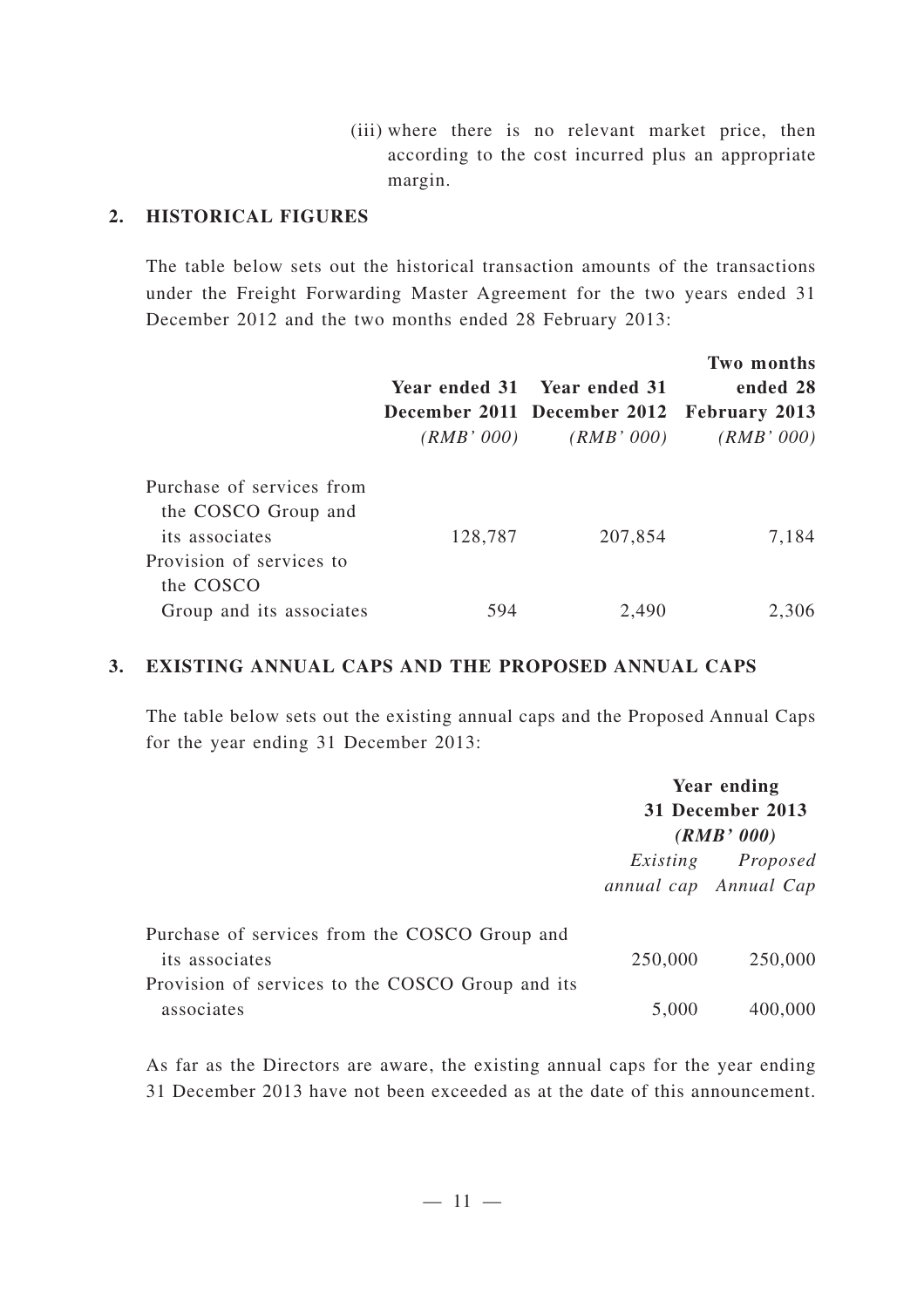## **4. REASONS FOR REVISING THE EXISTING ANNUAL CAPS AND THE BASIS FOR DETERMINING THE PROPOSED ANNUAL CAPS**

The existing annual caps for the year ending 31 December 2013 would not be sufficient after taking into account the transactions between each member of the COSCO Logistics Group and each member of the Group, which will become new continuing connected transactions for the Company under the Listing Rules upon completion of the Disposal.

The Proposed Annual Caps were determined based on (i) the current contractual sum between the COSCO Logistics Group and the Group (excluding the COSCO Logistics Group); (ii) the estimated value of transactions that are required to fulfill the obligations under the existing freight forwarding and container agreements; and (iii) the growth in demand for freight forwarding services by the Group in 2013 due to its business expansion.

## **5. REASONS FOR AND BENEFITS OF ENTERING INTO THE FREIGHT FORWARDING MASTER AGREEMENT**

The Group requires support and services from COSCO Logistics for the supply of goods for its containership and bulk carrier businesses. At the same time, the Group also currently provides shipping services to COSCO Logistics for its logistics business, which will become a member of the COSCO Group upon completion of the Disposal. The Directors believe that the continuing long-term collaboration between the Group and COSCO Logistics would guarantee the best interests of both parties and will continue to serve as a key part in the business development of the Group going forward.

The Directors (including the independent non-executive Directors) are of the view that: (i) the Proposed Annual Caps are fair and reasonable and in the interest of the Company and the Shareholders as a whole; and (ii) the terms of the Freight Forwarding Master Agreement are entered into and conducted in the usual and ordinary course of business of the Group, on an arm's length basis, are fair and reasonable and in the interest of the Company and the Shareholders as a whole.

Mr. WEI Jiafu, Mr. MA Zehua, Mr. LI Yunpeng, Ms. SUN Yueying, Mr. SUN Jiakang, Mr. XU Minjie, Mr. YE Weilong and Mr. JIANG Lijun are Directors nominated by COSCO and have therefore abstained from voting on the relevant board resolutions approving the Proposed Annual Caps pursuant to the Articles of Association. Save as disclosed above, none of the Directors has a material interest in the Freight Forwarding Master Agreement.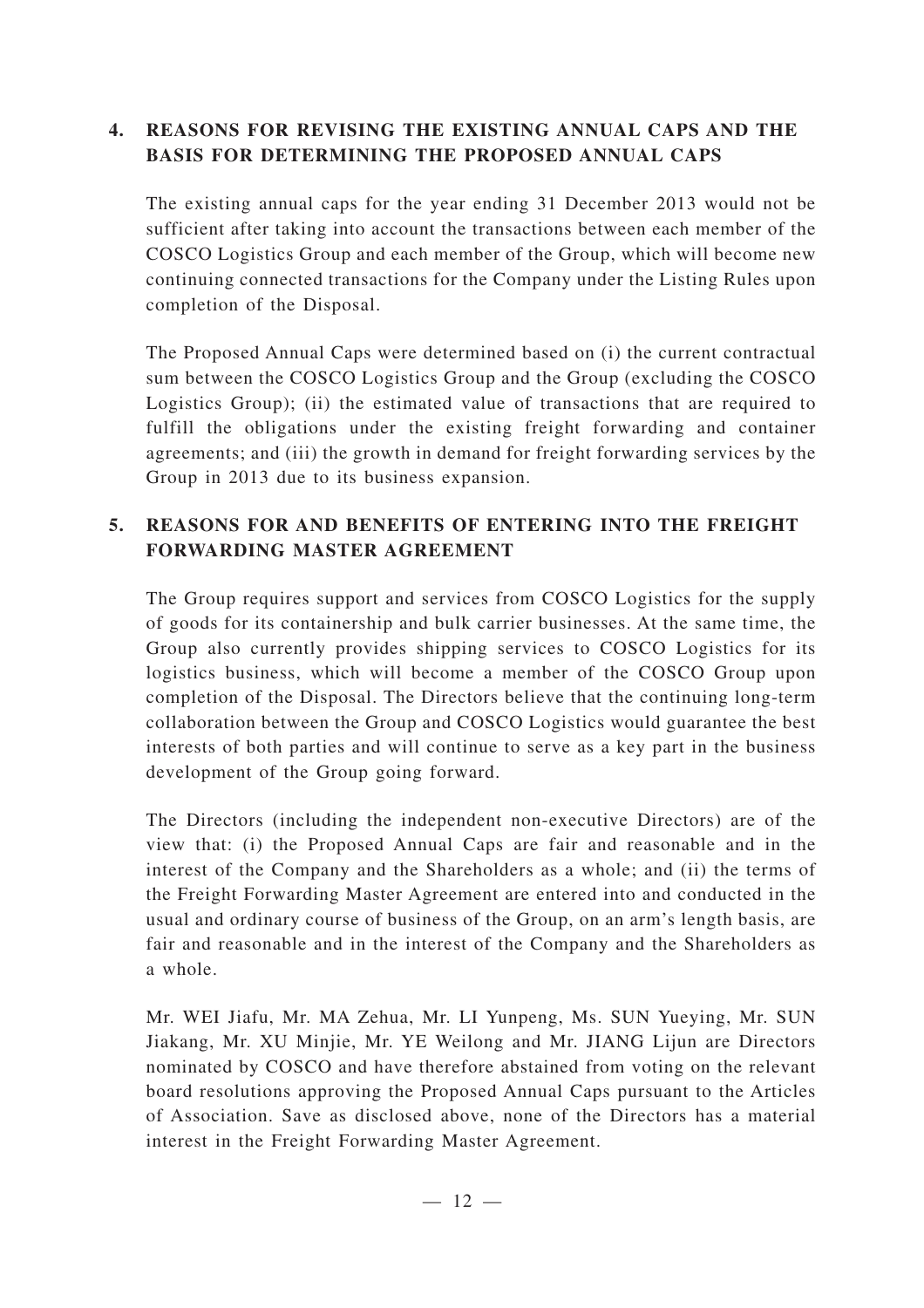#### **6. LISTING RULES IMPLICATION**

COSCO is the controlling shareholder of the Company and hence a connected person of the Company. Accordingly, the Freight Forwarding Master Agreement constitutes a continuing connected transaction of the Company under Chapter 14A of the Listing Rules.

As all of the applicable percentage ratios (other than the profit ratio) in respect of the Proposed Annual Caps are more than 0.1% but less than 5%, the Proposed Annual Caps are subject to the reporting, annual review and announcement requirements, but are exempt from independent shareholders' approval requirements under Chapter 14A of the Listing Rules.

### **C. PROVISION OF GUARANTEES MANDATE**

Pursuant to the requirements of the applicable rules and regulations, the Rules Governing the Listing of Securities on the Shanghai Stock Exchange and the Articles of Association, if the total amount of guarantees provided by the Group in any form to third parties exceeds 50% of the audited net asset value of the Group under its latest audited financial statements, any provision of the additional guarantees shall require approval of the Shareholders. As the total amount of guarantees provided by the Group to third parties has reached the above-mentioned threshold, the provision of any additional guarantees by the Company requires the approval of the Shareholders. To satisfy the Group's operations requirements, it is expected that the amount of guarantees to be provided by the Company for the borrowings of its wholly-owned subsidiaries and their subsidiaries for the year ending 31 December 2013 will be no more than US\$1 billion. A resolution will be proposed at the EGM to consider, and if thought fit, to approve the provision of guarantees by the Company to third parties of up to US\$1 billion.

### **EXTRAORDINARY GENERAL MEETING**

The EGM will be held by the Company for the Shareholders to consider, and if thought fit, passing the ordinary resolutions to approve, inter alia, the Disposed, the Equity Transfer Agreement and the mandate for the provision of external guarantees. COSCO, having a material interest in the Disposal and the Equity Transfer Agreement, and its associates, which together hold 5,313,082,844 A Shares and 81,179,500 H Shares, representing in aggregate 52.80% of the total issued share capital of the Company, will abstain from voting on the resolutions in relation to the Disposal and the Equity Transfer Agreement to be proposed at the EGM. None of the Shareholders has any material interest in the proposed mandate for the provision of guarantees, and accordingly, none of the Shareholders is required to abstain from voting on the relevant resolution to be proposed at the EGM.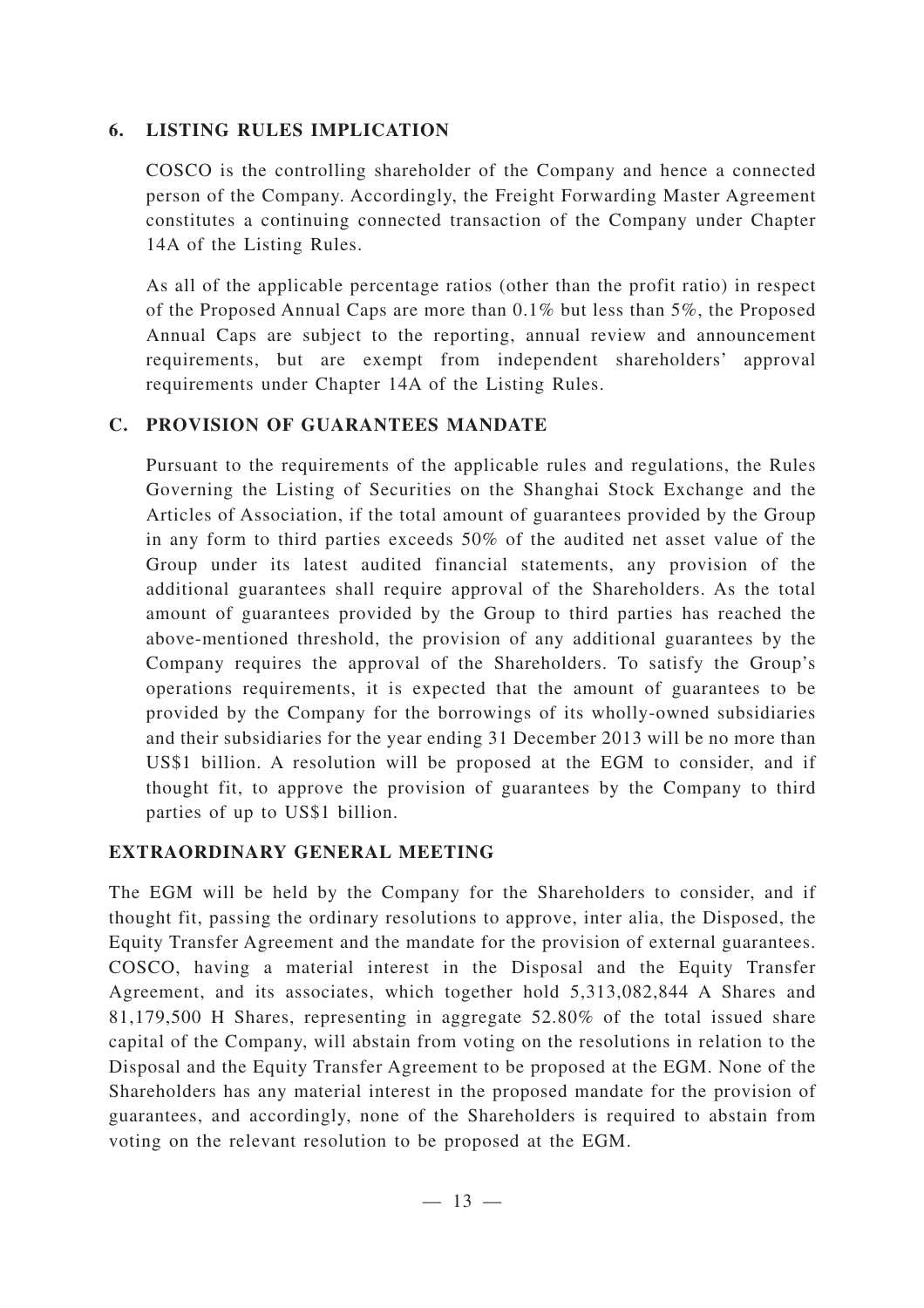An Independent Board Committee comprising all independent non-executive Directors has been established to advise the Independent Shareholders in respect of terms of the Disposal and the Equity Transfer Agreement. The Company has appointed the Independent Financial Adviser to advise the Independent Board Committee and the Independent Shareholders in this regard.

The notice of the EGM in respect of considering, and if thought fit, passing the ordinary resolution to approve the Disposal and the relevant agreement has been despatched to the Shareholders on 12 March 2013. A circular containing, among other things, further details of the Equity Transfer Agreement and the provision of guarantees mandate, a letter of advice from the Independent Board Committee and a letter of recommendation from the Independent Financial Adviser to the Independent Board Committee and the Independent Shareholders in respect of the Disposal and the Equity Transfer Agreement together with the supplemental notice of the EGM in respect of additional resolutions to be proposed at the EGM, is expected to be despatched to the Shareholders on or around 2 April 2013.

## **DEFINITIONS**

Unless the context requires otherwise, terms used in this announcement shall have the following meanings:

| "Articles of<br>Association" | the articles of association of the Company, as amended<br>from time to time                                                                                                                                                                                                                                                                  |
|------------------------------|----------------------------------------------------------------------------------------------------------------------------------------------------------------------------------------------------------------------------------------------------------------------------------------------------------------------------------------------|
| "Asset Appraisal<br>Report"  | the asset appraisal report issued by China Tong Cheng<br>Assets Appraisal Co., Ltd. (中通誠資產評估有限公司)<br>with respect to the appraised value of COSCO Logistics<br>as at 31 December 2012                                                                                                                                                        |
| "associate(s)"               | has the meaning ascribed to it under the Listing Rules                                                                                                                                                                                                                                                                                       |
| "Board"                      | the board of Directors                                                                                                                                                                                                                                                                                                                       |
| "Business Day(s)"            | a day on which banks in the PRC and Hong Kong are<br>generally open for normal banking business                                                                                                                                                                                                                                              |
| "Company"                    | COSCO Holdings Company Limited<br>China<br>(中國遠洋控股股份有限公司), a joint stock limited<br>company incorporated in the PRC with limited liability,<br>the H shares of which are listed on the Main Board of<br>the Stock Exchange (Stock code: 1919) and the A shares<br>of which are listed on the Shanghai Stock Exchange<br>(Stock code: 601919) |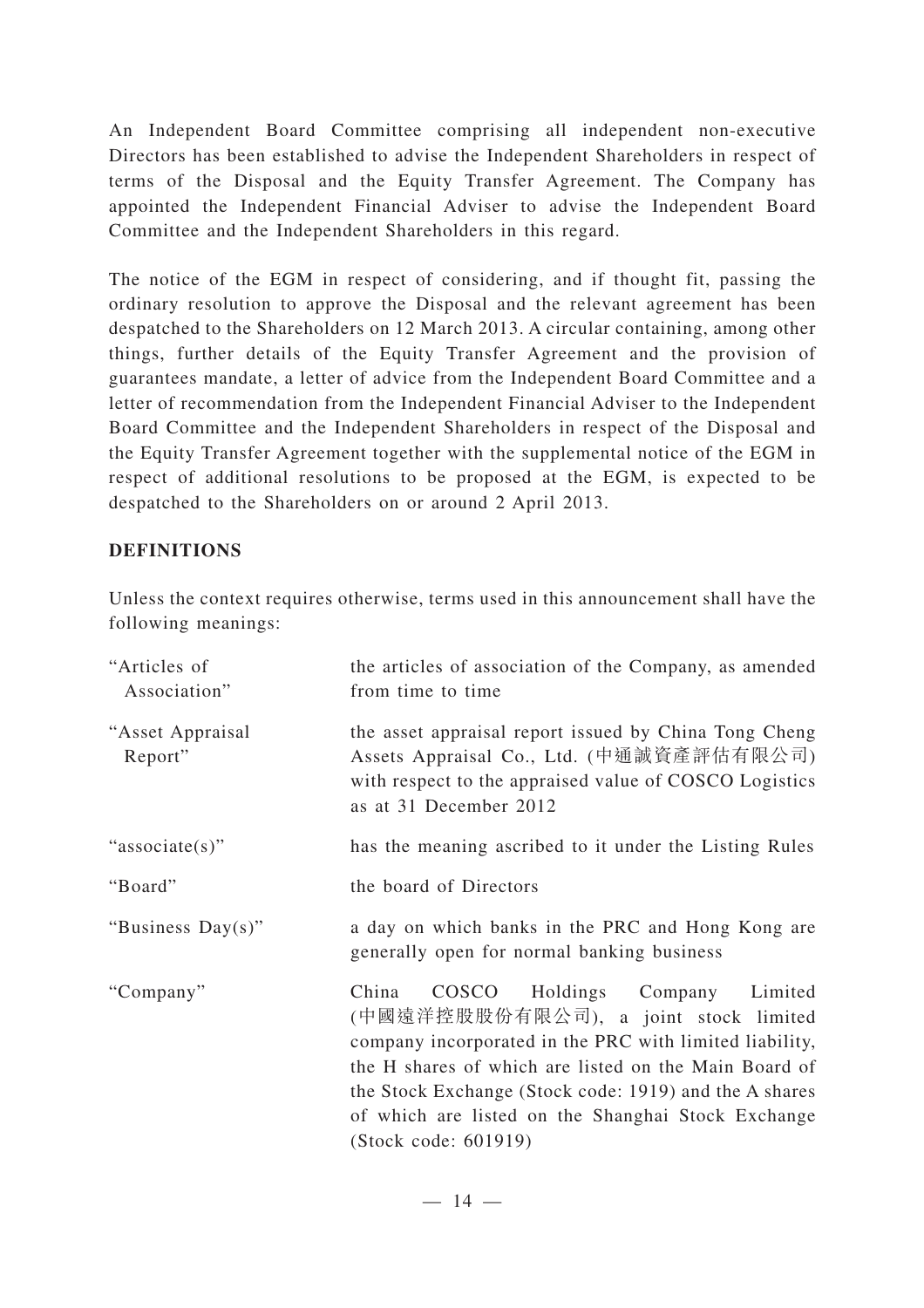| "Completion Date"              | the date of full payment of the Consideration by<br>COSCO to the Company in accordance with the Equity<br>Transfer Agreement                                                                                                                                                                                                                                                                                                           |
|--------------------------------|----------------------------------------------------------------------------------------------------------------------------------------------------------------------------------------------------------------------------------------------------------------------------------------------------------------------------------------------------------------------------------------------------------------------------------------|
| "Consideration"                | RMB6.74 billion, being the consideration for the<br>Disposal under the Equity Transfer Agreement                                                                                                                                                                                                                                                                                                                                       |
| "COSCO"                        | 中國遠洋運輸(集團)總公司 (China Ocean Shipping<br>$(Group)$ Company <sup>**</sup> ), a Chinese<br>State-owned<br>enterprise, the controlling shareholder of the Company<br>owning an aggregate of 52.80% of the total registered<br>capital of the Company as at the date of this<br>announcement                                                                                                                                                 |
| "COSCO Group"                  | COSCO and its associates                                                                                                                                                                                                                                                                                                                                                                                                               |
| "COSCO Logistics"              | 中國遠洋物流有限公司 (COSCO Logistics Co.,<br>Ltd.**), a company established under the laws of the<br>PRC with limited liability, which is owned as to 100%<br>by the Company as at the date of this announcement                                                                                                                                                                                                                                |
| "COSCO Logistics<br>Group"     | COSCO Logistics and its subsidiaries                                                                                                                                                                                                                                                                                                                                                                                                   |
| "Director(s)"                  | the director(s) of the Company                                                                                                                                                                                                                                                                                                                                                                                                         |
| "Disposal"                     | the sale and transfer of the 100% equity interest in<br>COSCO Logistics pursuant to the Equity Transfer<br>Agreement                                                                                                                                                                                                                                                                                                                   |
| "EGM"                          | the extraordinary general meeting of the Company to be<br>convened at Conference Room, 47th Floor, COSCO<br>Tower, 183 Queen's Road Central, Hong Kong and<br>Conference Center, Ocean Plaza, 158 Fuxingmennei<br>Avenue, Xicheng District, Beijing, the PRC at 10 a.m.<br>on Friday, 26 April 2013 to consider, and if thought fit,<br>approve the Disposal, the Equity Transfer Agreement<br>and the mandate for external guarantees |
| "Equity Transfer<br>Agreement" | the equity transfer agreement dated 27 March 2013<br>entered into between the Company and COSCO in<br>respect of the Disposal                                                                                                                                                                                                                                                                                                          |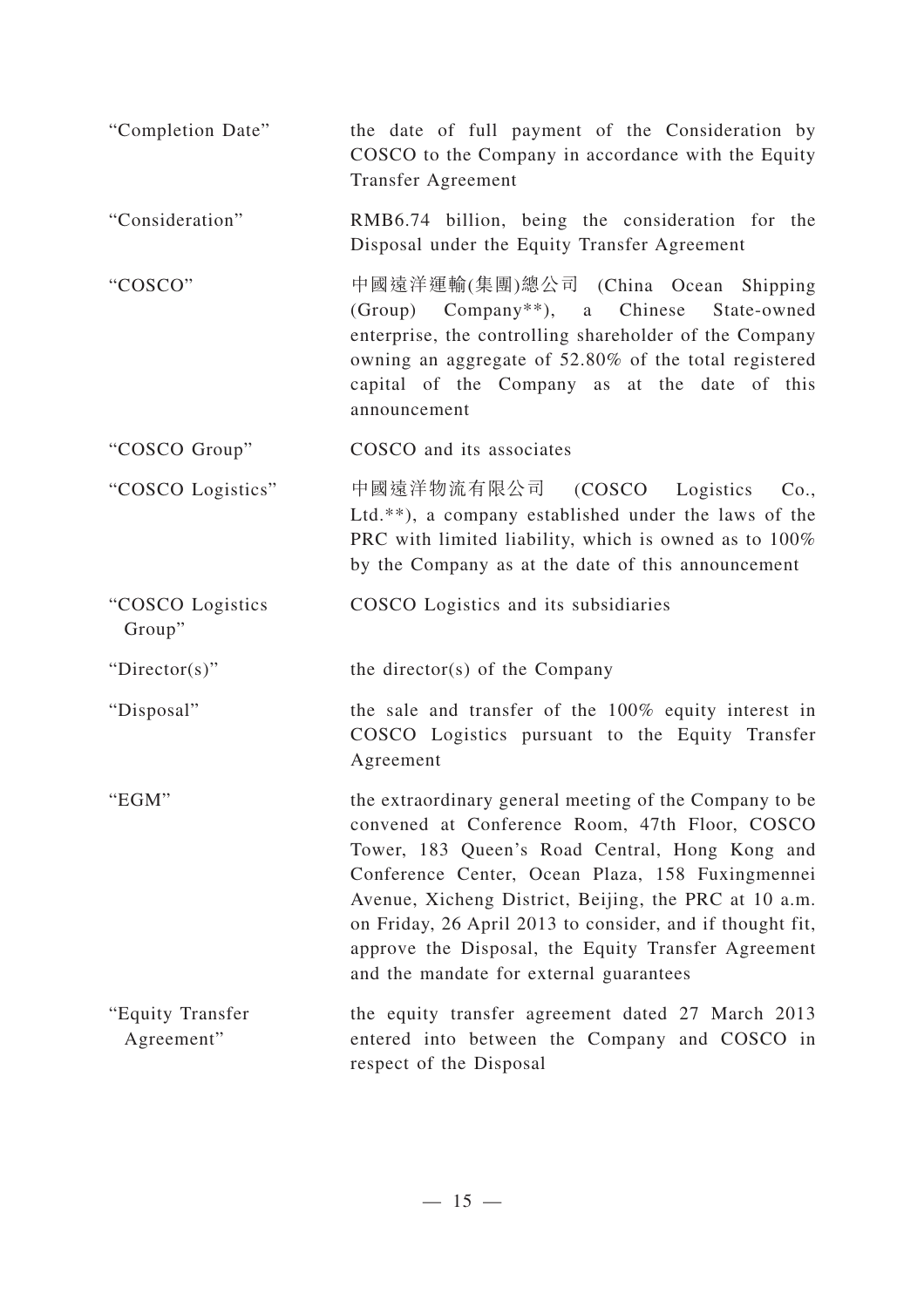| "Freight Forwarding"<br>Master Agreement" | the freight forwarding master agreement dated 28<br>October 2010 entered into between the Company and<br>COSCO in relation to the mutual provision of freight<br>forwarding services between COSCO Group and its<br>associates, and the Group and its associates                                                                                                                                  |
|-------------------------------------------|---------------------------------------------------------------------------------------------------------------------------------------------------------------------------------------------------------------------------------------------------------------------------------------------------------------------------------------------------------------------------------------------------|
| "Group"                                   | the Company and its subsidiaries                                                                                                                                                                                                                                                                                                                                                                  |
| "Hong Kong"                               | the Hong Kong Special Administrative Region of the<br><b>PRC</b>                                                                                                                                                                                                                                                                                                                                  |
| "Independent Board<br>Committee"          | the independent board committee comprising all the<br>independent non-executive Directors established to<br>advise the Independent Shareholders in respect of terms<br>of the Disposal                                                                                                                                                                                                            |
| "Independent Financial<br>Adviser"        | Platinum Securities Company Limited, a licensed<br>corporation under the SFO licensed to cary out Type 1<br>(dealing in securities) and Type 6 (advising on corporate<br>finance) regulated activities under the SFO, and the<br>independent financial adviser appointed to advise the<br>Independent Board Committee and the Independent<br>Shareholders in respect of the terms of the Disposal |
| "Independent<br>Shareholders"             | Shareholders other than COSCO and its associates                                                                                                                                                                                                                                                                                                                                                  |
| "Listing Rules"                           | the Rules Governing the Listing of Securities on The<br>Stock Exchange of Hong Kong Limited                                                                                                                                                                                                                                                                                                       |
| "PRC"                                     | the People's Republic of China, for the purposes of this<br>announcement, excluding Hong Kong, the Macau<br>Special Administrative Region of the PRC and Taiwan                                                                                                                                                                                                                                   |
| "PRC GAAP"                                | the Generally Accepted Accounting Principles of the<br><b>PRC</b>                                                                                                                                                                                                                                                                                                                                 |
| "Proposed Annual<br>Caps"                 | the proposed annual caps for the financial year ending<br>31 December 2013 under the Freight Forwarding Master<br>Agreement, details of which are set out in this<br>announcement                                                                                                                                                                                                                 |
| "RMB"                                     | Renminbi, the lawful currency of the PRC                                                                                                                                                                                                                                                                                                                                                          |